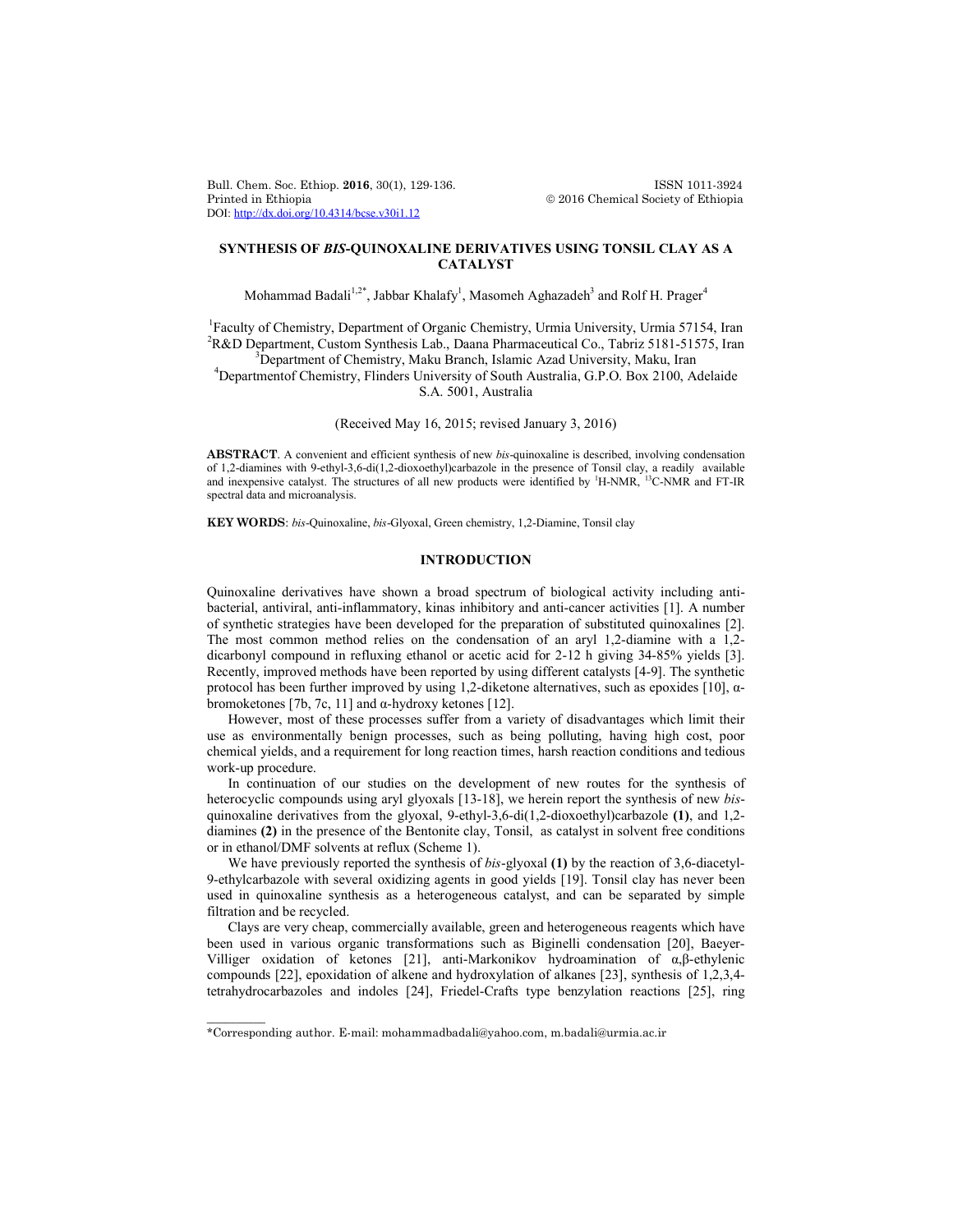opening of epoxides with thiols [26], synthesis of *bis*-phthalimides [27], synthesis of 2-aryl-1 aryl-1*H*-1,3-benzimidazole [28], and Michael reaction of amines [29], among others.



Scheme 1. The reaction of 1,2-diamine with bis-aryl glyoxal in presence of Tonsil.

## **EXPERIMENTAL**

Tonsil, cheap Bentonitic clay, is readily available commercially. This clay was shown to have the following composition (in %):  $SiO_2$ : 74.5,  $Al_2O_3$ : 9.3, MgO: 0.4, Fe<sub>2</sub>O<sub>3</sub>: 1.3, CaO: 4.0, K<sub>2</sub>O:  $0.4$  and  $H<sub>2</sub>O$ :  $9.7$ . All solvents were purified before use by standard purification methods. The organic extracts were dried with anhydrous sodium sulfate. All the diamines were purchased from Fluka or Merck. Melting points were recorded on a Philips Harris C4954718 apparatus and are not corrected. Infrared spectra were measured with a Bruker FT-IR spectrometer using KBr disks. <sup>1</sup>H-NMR spectra were recorded on a Bruker spectrometer (300 MHz). <sup>13</sup>C-NMR spectra were recorded on a 75 MHz spectrometer from Bruker. All measurements were made in duterated chloroform and dimethyl sulfoxide. Analytical thin layer chromatography (TLC) was carried out on precoated aluminium sheet with silica gel 60  $F_{254}$  obtained from Merck and detection was made with the help of a UV lamp  $(\lambda 254 \text{ nm})$ . Elemental analyses were performed on a Leco Analyzer 932.

## *General procedure for the synthesis of bis-quinoxaline derivatives in the solid phase state with Tonsil catalyst*

A mixture of the 1,2-diamine (10 mmol), *bis*-glyoxal **(1)** (5 mmol) and Tonsil catalyst (2 g) was prepared in a mortar and pestle by grinding them together at room temperature as reported in Tables 1 and 2. In cases when the mixture stuck to the walls of the mortar, it was taken off the walls with a spatula and grinding was continued. The mixture was warmed with DMF (5 mL), filtered, and the filtrate diluted with water (2 mL). The solid product was recrystallized from ethanol to afford to pure *bis*-quinoxaline derivatives.

### *General procedure for the synthesis of bis-quinoxaline derivatives in EtOH/DMF using Tonsil catalyst*

A mixture of the 1,2-diamine (2 mmol), *bis*-glyoxal **(1)** (1 mmol) and Tonsil catalyst (0.5 g) in *N*,*N*-dimethylformamide (1 mL) and ethanol (3 mL) was heated at 90 °C. The progress of reaction was monitored by TLC using CHCl<sub>3</sub>/MeOH/EtOAc (10:1:2) as eluent. After completion (as show in Table 2), the catalyst was recovered by filtration and washed with a small amount of hot *N*,*N*-dimethylformamide. The cooled filtrate was diluted with cold water (2 mL) and the precipitate was collected, washed with cold ethanol and recrystallized from ethanol to afford the pure *bis*-quinoxaline derivatives.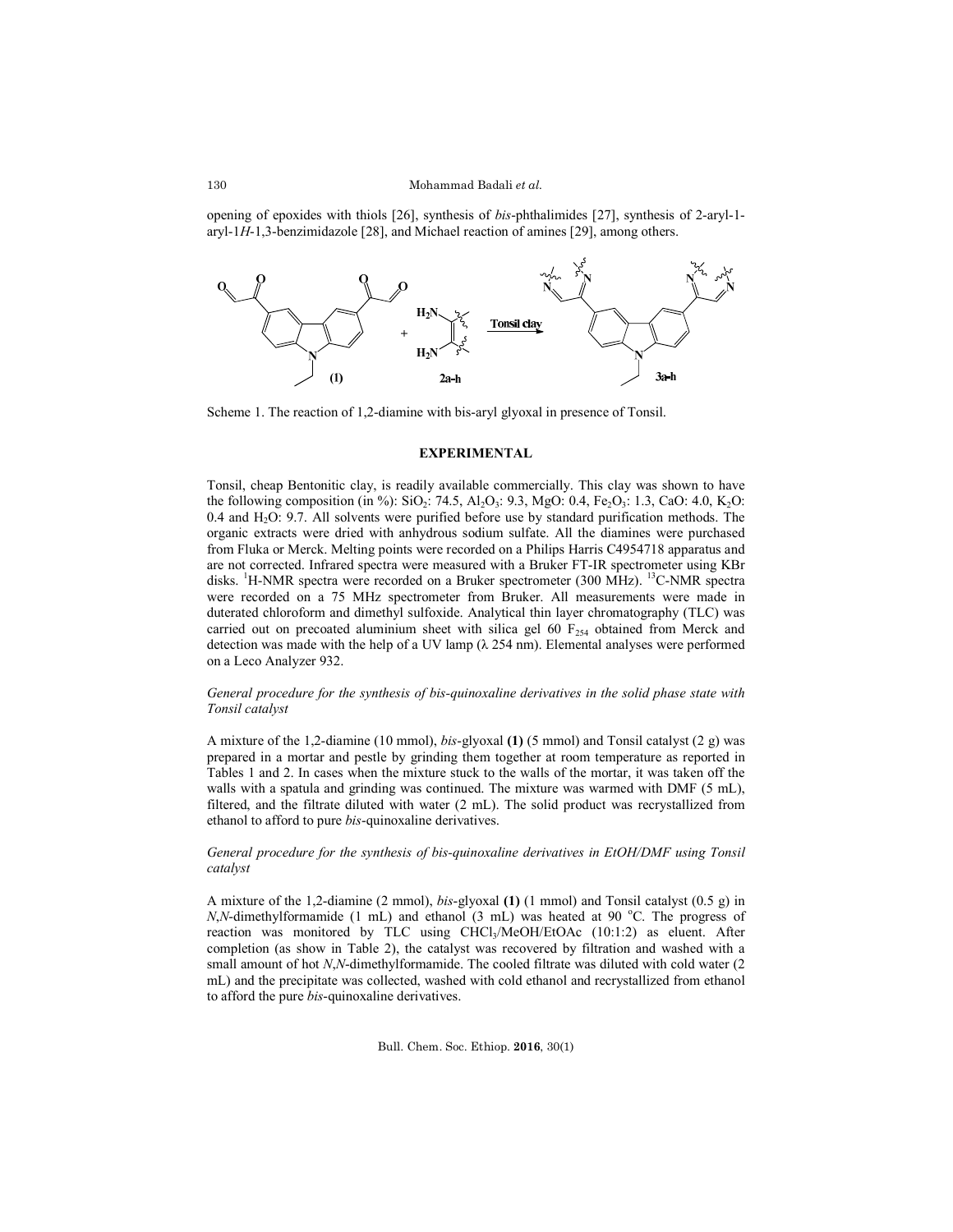*9-Ethyl-3,6-bis(quinoxalin-2-yl)-9H-carbazole (3a)*. This compound was obtained as yellow solid, m.p. 190-192 °C. <sup>1</sup>H NMR (CDCl<sub>3</sub>) ppm δ: 1.53 (t, J = 7.2 Hz, 3H, CH<sub>3</sub>), 4.45 (q, J = 7.2 Hz, 2H, CH<sub>2</sub>) and 7.57-9.51 (m, 16H, Ar). <sup>13</sup>C NMR (CDCl<sub>3</sub>) ppm  $\delta$ : 13.9, 38.1, 109.5, 120.4, 123.9, 125.8, 128.4, 129.0, 129.1, 129.4, 130.2, 141.2, 141.8, 142.5, 143.5, 152.3. FT-IR (KBr)  $v_{\text{max}}/\text{cm}^{-1}$ : 3440, 1594, 1542, 1438, 1299, 1235, 757. Anal. calc. for  $C_{30}H_{21}N_5$ : C, 79.80; H, 4.69; N, 15.51%; found: C, 79.58; H, 4.75; N, 15.67 %.

*9-Ethyl-3,6-bis(6-methylquinoxalin-2-yl)-9H-carbazole (3b)*. This compound was obtained as yellow solid, m.p. 215-219 °C. <sup>1</sup>H NMR (CDCl<sub>3</sub>) ppm δ: 1.52 (t, J = 7.2 Hz, 3H, CH<sub>3</sub>), 2.62 (s, 6H), 4.44 (q, J = 7.2 Hz, 2H, CH<sub>2</sub>), 7.55-9.45 ppm (m, 14H, Ar). <sup>13</sup>C NMR (CDCl<sub>3</sub>) ppm  $\delta$ : 13.9, 21.9, 38.0, 109.4, 120.1, 120.2, 123.9, 125.7, 125.7, 128.0, 128.3, 128.5, 128.6, 128.9, 131.2, 132.4, 142.6. FT-IR (KBr)  $v_{max}/cm^{-1}$ : 3435, 3408, 2956, 2925, 1608, 1544, 1480, 1297, 1238, 1140, 815. Anal. calc. for C<sub>32</sub>H<sub>25</sub>N<sub>5</sub>: C, 80.14; H, 5.25; N, 14.60%; found: C, 80.20; H, 5.19; N, 14.61%.

*9-Ethyl-3,6-bis(pyrido[2,3-b]pyrazin-3-yl)-9H-carbazole (3c)*. This compound was obtained as brown solid, decomposed about 300 °C. <sup>1</sup>H NMR (CDCl<sub>3</sub>) ppm δ: 1.56 (t, J = 7.2, 3H, CH<sub>3</sub>), 4.52 (q, J = 7.2 Hz, 2H, CH<sub>2</sub>), 7.90-9.83 ppm (m, 8H, Ar). <sup>13</sup>C NMR (CDCl<sub>3</sub>) ppm δ: 14.0, 38.2, 109.7, 121.0, 124.0, 124.2, 126.5, 127.5, 136.3, 138.1, 142.4, 144.4, 151.1, 154.3, 155.0. FT-IR (KBr)  $v_{\text{max}}/\text{cm}^{-1}$ : 3426, 3295, 1545, 1480, 1307, 1248, 1126, 825, 783, 599. Anal. calc. for  $C_{28}H_{19}N_7$ : C, 74.16; H, 4.22; N, 21.62%; found: C, 74.08; H, 4.25; N, 21.67%.

*9-Ethyl-3,6-bis (pyrido [3,4-b] pyrazin-3-yl)-9H-carbazole (3d)*. This compound was obtained as pale yellow solid, m.p. 280-284 °C. <sup>1</sup>H NMR (CDCl<sub>3</sub>) ppm  $\delta$ : 1.58 (t, J = 6.3 Hz, 3H, CH<sub>3</sub>), 4.54 (q, J = 6.3 Hz, 2H, CH<sub>2</sub>) and 7.65-9.72 ppm (m, 14H, Ar); <sup>13</sup>C NMR (CDCl<sub>3</sub>) ppm  $\delta$ : 14.0, 38.5, 109.9, 121.1, 121.4, 121.6, 124.0, 126.5, 127.7, 142.5, 145.2, 147.9, 154.2, 154.6, 156.1. FT-IR (KBr)  $v_{\text{max}}/\text{cm}^{-1}$ : 3439, 2929, 1586, 1360, 1236, 1044, 820, 616. Anal. calc. for  $C_{28}H_{19}N_7$ : C, 74.16; H, 4.22; N, 21.62%; found: C, 74.11; H, 4.27; N, 21.62%.

*2,2'-(9-Ethyl-9H-carbazole-3,6-diyl)bis(quinoxaline-6-sodium sulphonate) (3e)*. All attempts to synthesize this product failed under both solid phase or reflux conditions and the starting materials were recovered.

*(9-Ethyl-9H-carbazole-3,6-diyl)bis((2,3-dihydro-1H-perimidin-2-yl)methanone) (3f)*. This compound was obtained as dark brown solid, decomposed at 310 °C. <sup>1</sup>H NMR (CDCl<sub>3</sub>) ppm:  $\delta$ 1.48 (t, J = 7.2 Hz, 3H, CH<sub>3</sub>), 4.38 (q, J = 7.2 Hz, 2H, CH<sub>2</sub>), 4.99 (bs, 4H, 4NH, exchange with  $D_2$ O) 5.87 (S, 2H, 2CH), 6.35-8.84 (m, 18H, Ar); <sup>13</sup>C NMR (CDCl<sub>3</sub>) ppm: δ 14.3, 38.1, 63.5, 105.0, 110.3, 112.3, 115.6, 119.0, 122.9, 123.6, 126.9, 127.2, 127.8, 128.8, 134.5, 135.5, 141.4, 141.6, 143.4, 196.0. FT-IR (KBr) ν<sub>max</sub>/cm<sup>-1</sup>: 3372, 3048, 2932, 1907, 1589, 1470, 1232, 728. Anal. calc. for C<sub>38</sub>H<sub>29</sub>N<sub>5</sub>O<sub>2</sub>: C, 77.66; H, 4.97; N, 11.92%; found: C, 77.71; H, 5.01; N, 11.96%.

*5,5'-(9-Ethyl-9H-carbazole-3,6-diyl)bis(pyrazine-2,3-dicarbonitrile) (3g)*. This compound was obtained as orange solid, decomposed at 288 °C. <sup>1</sup>H NMR (DMSO-d<sub>6</sub>) ppm:  $\delta$  1.40 (t, J = 7.2 Hz, 3H, CH<sub>3</sub>), 4.58 (q, J = 7.2, 2H, CH<sub>2</sub>), 7.90-9.83 (m, 8H, Ar). <sup>13</sup>C NMR (DMSO-d<sub>6</sub>) ppm  $\delta$ : 14.4, 38.2, 111.4, 114.6, 115.0, 122.0, 123.5, 124.9, 126.9, 129.8, 133.3, 143.1, 145.1, 154.4. FT-IR (KBr) v<sub>max</sub>/cm<sup>-1</sup>: 3429, 2974, 2938, 2232, 1590, 1541, 1497, 1306, 1128, 817, 572 and 464. Anal. calc. for C<sub>26</sub>H<sub>13</sub>N<sub>9</sub>: C, 69.17; H, 2.90; N, 27.92%; found: C, 69.12; H, 2.93; N, 27.95%.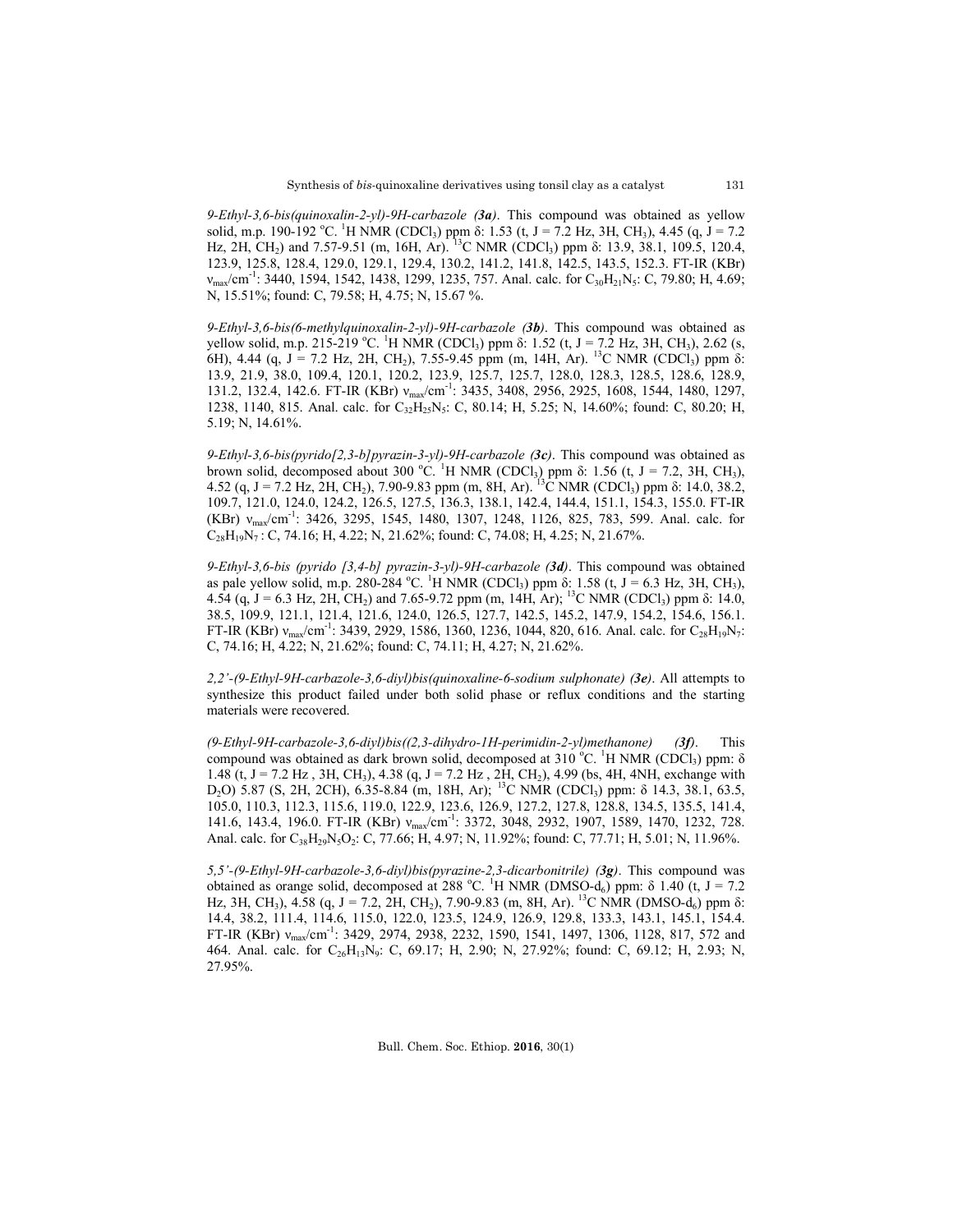*9-Ethyl-3,6-bis(5-methyl-5,6-dihydropyrazin-2-yl)-9H-carbazole (3h)*. After adding the 1,2 diamine to the reaction mixture of *bis*-glyoxal and Tonsil at -78 °C or room temperature gave a mixture of unidentifiable materials.

#### **RESULTS AND DISCUSSION**

Tonsil clay is a nanoparticle with layered structure. The layers possess net negative charge that is neutralized by cations such as  $Na^+, K^+, Ca^{2+}$ , which occupy the interlamellar space. These cations can be very easily replaced by other cations or other molecules.

To investigate the catalytic capability of Tonsil, the reaction between different 1,2-diamines and *bis*-glyoxal (**1**) to form *bis*-quinoxalines has been utilized, and the results obtained are summarized in Table 1. To illustrate the need for Tonsil in these reactions, the experiment was also conducted in the absence of catalyst. The yields in the absence of catalyst were about 31- 80% yield.

As shown in Tables 1 and 2, reaction in EtOH/DMF in the presence of Tonsil gave relatively good yields of product, but required longer reaction times than in the solid state. In the absence of clay, reactions were considerably slower and less efficient.

We believe that Tonsil clay plays role as an acidic catalyst in these reactions and the condensation reaction of 1,2-diamines with 1,2-dicarbonyl compounds under these conditions follows the regular mechanism of acid-catalyzed condensation reactions [30]. The catalyst is stable to air and moisture, nontoxic, and inexpensive. In addition, it can be quantitatively recovered by filtration and reused.

The proposed mechanism of the reaction in presence of Tonsil is shown in Scheme 2.



Scheme 2. The proposed mechanism of condensation in the presence of Tonsil as catalyst.

Aromatic1,2-diamines, in particular, afforded good yields. The use of the unsymmetrical diamines (**2b**), (**2c**) and (**2d**) could in principal lead to a number of isomeric products, but the

Bull. Chem. Soc. Ethiop. **2016**, 30(1)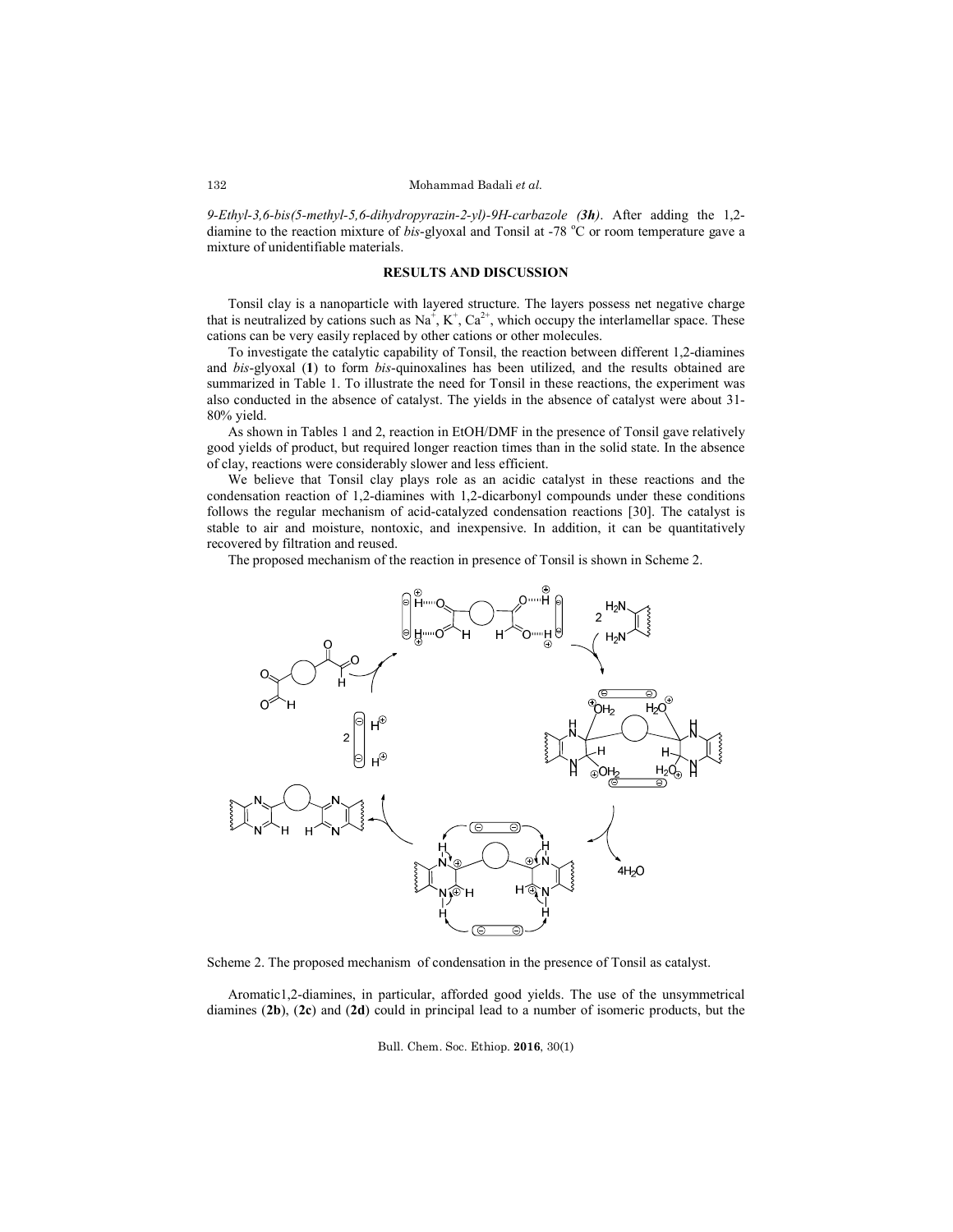physical and spectroscopic properties of the product showed that the reactions are regioselective. It seems that in the condensation of *bis*-glyoxal (**1**) with 3,4-diaminotoluene (**2b**), 2,3-diaminopyridine (**2c**) and 3,4-diaminopyridine (**2d**), the more nucleophilic amino group attacks on the glyoxal' s formyl groups in the first step, and the condensation of the less reactive amino group with keto groups take place in the second step, leading to the formation of final products (**3b**), (**3c**) and (**3d**), respectively, in a regioselective manner. We have successfully developed a simple, cheap, efficient and ecofriendly method for the synthesis of new *bis*quinoxaline derivatives from various 1,2-diamines with bis-glyoxal (**1**) using readily available Tonsil clay as catalyst.

The pharmaceutical activates of newly synthesized *bis*-quinoxalines will be examined in comparison with those of our previously prepared mono-quinoxaline derivatives by microbiology section of Daana Pharmaceutical Co. in future.

| Entry          | 1,2-Diamine                                          | $\bf Product$                          | Time<br>(min) | Yield<br>$(\%)$ |
|----------------|------------------------------------------------------|----------------------------------------|---------------|-----------------|
| $\,1\,$        | $\mathrm{NH}_2$<br>$\mathrm{NH}_2$<br>(2a)           | N<br>N<br>N<br>N<br>(3a)               | $15\,$        | 86              |
| $\sqrt{2}$     | NH <sub>2</sub><br>$H_3C$<br>$\mathrm{NH}_2$<br>(2b) | CH <sub>3</sub><br>$H_3C$<br>N<br>(3b) | $15\,$        | $\mathbf{79}$   |
| $\mathfrak{Z}$ | NH <sub>2</sub><br>NH <sub>2</sub><br>N<br>(2c)      | N<br>(3c)                              | $25\,$        | $61\,$          |
| $\overline{4}$ | NH <sub>2</sub><br>N<br>$\mathrm{NH}_2$<br>$(2d)$    | N<br>N<br>'N<br>N<br>(3d)              | $20\,$        | $74\,$          |

Table 1. Solvent-free reactions of bis-quinoxaline (1) with 1,2-diamines in presence of Tonsil.

Bull. Chem. Soc. Ethiop. **2016**, 30(1)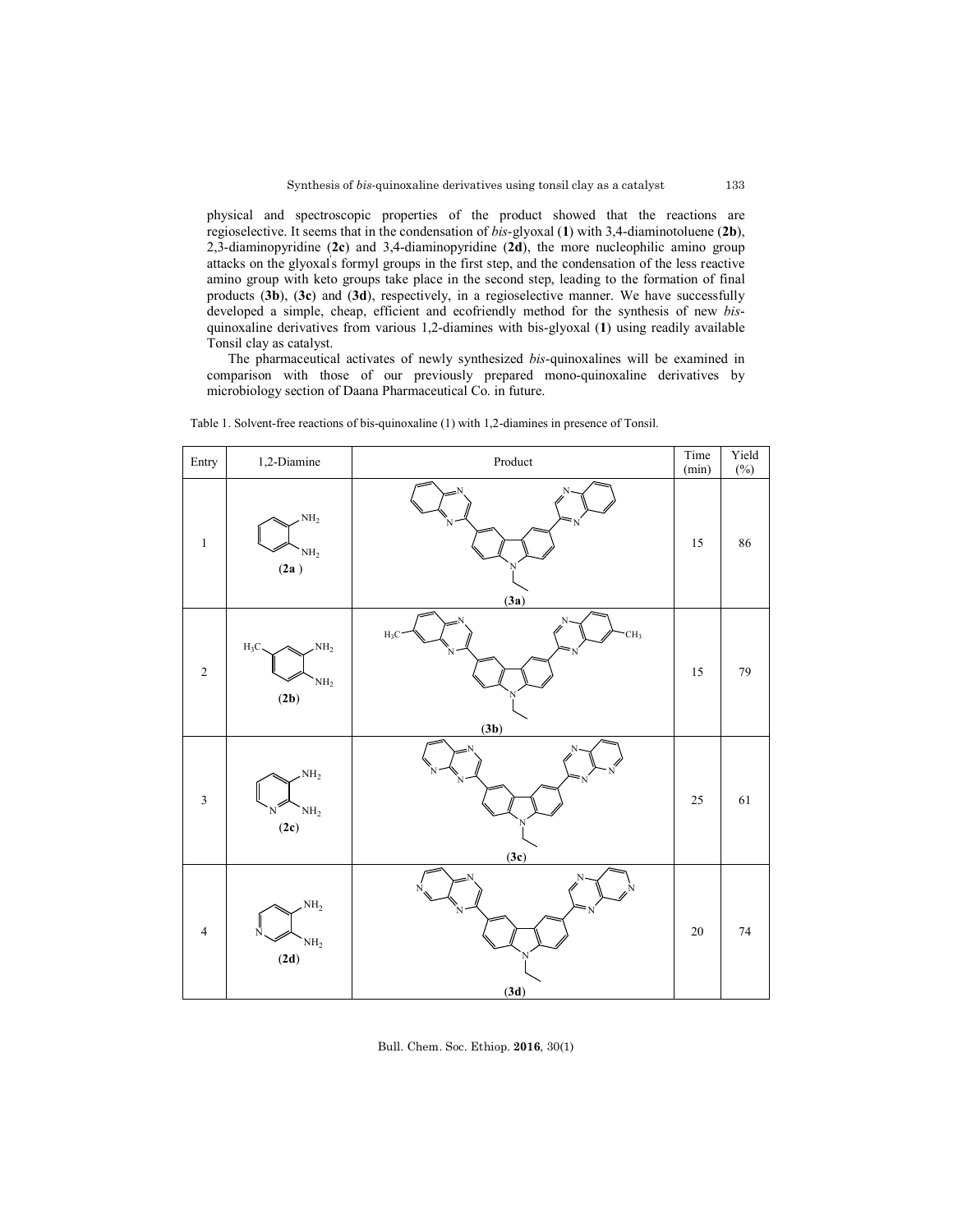| $\sqrt{5}$       | NH <sub>2</sub><br>$\ddot{}$<br>NaO <sub>3</sub> S<br>$\mathrm{NH}_2$<br>$(2e)$ | $\begin{array}{c} + \end{array}$<br>$\overline{\text{NaO}_3\text{S}}$<br>SO <sub>3</sub> Na<br>(3e) | 25     | $\rm N.R$                                                             |
|------------------|---------------------------------------------------------------------------------|-----------------------------------------------------------------------------------------------------|--------|-----------------------------------------------------------------------|
| $\epsilon$       | NH <sub>2</sub><br>$\mathrm{NH}_2$<br>(2f)                                      | $\frac{H}{N}$<br>$_{\rm N}^{\rm H}$<br>$\Omega$<br>$\circ$<br>HN<br>NΗ<br>(3f)                      | $30\,$ | 54                                                                    |
| $\boldsymbol{7}$ | NH <sub>2</sub><br>NC.<br>$_{\mathrm{NC}}$<br>NH <sub>2</sub><br>$(2g)$         | NC<br>$\overline{C}N$<br>N<br>NC<br><b>CN</b><br>$N^{\mathbb{Z}}$<br>N<br>(3g)                      | 25     | 66                                                                    |
| $\,$ $\,$        | $H_3C$<br>NH <sub>2</sub><br>$\mathrm{NH}_2$<br>(2h)                            | N<br>Ń<br>N<br>(3h)                                                                                 |        | After 1 minute<br>gave a mixture<br>of<br>unidentifiable<br>materials |

Table 2. Synthesis of bis-quinoxaline derivatives using EtOH/DMF.

| Entry | 1,2-Diamine    | Product        |                          | With Tonsil   | <b>Without Tonsil</b> |              |  |
|-------|----------------|----------------|--------------------------|---------------|-----------------------|--------------|--|
|       |                |                | Time (h)                 | Yield $(\% )$ | Time (h)              | Yield $(\%)$ |  |
|       | 2a             | 3a             |                          | 82            |                       | 80           |  |
| ↑     | 2 <sub>b</sub> | 3 <sub>b</sub> |                          | 72            |                       | 68           |  |
|       | 2c             | 3c             | 2                        | 60            |                       | 58           |  |
|       | 2d             | 3d             | 1.5                      | 72            |                       | 70           |  |
|       | 2e             | 3e             | 10                       | NR.           | 10                    | NR.          |  |
| 6     | 2f             | 3f             | 4                        | 43            |                       | 31           |  |
|       | 2g             | 3g             | 3.5                      | 56            | h                     | 50           |  |
| 8     | 2 <sub>h</sub> | 3h             | Unidentifiable materials |               |                       |              |  |

Bull. Chem. Soc. Ethiop. **2016**, 30(1)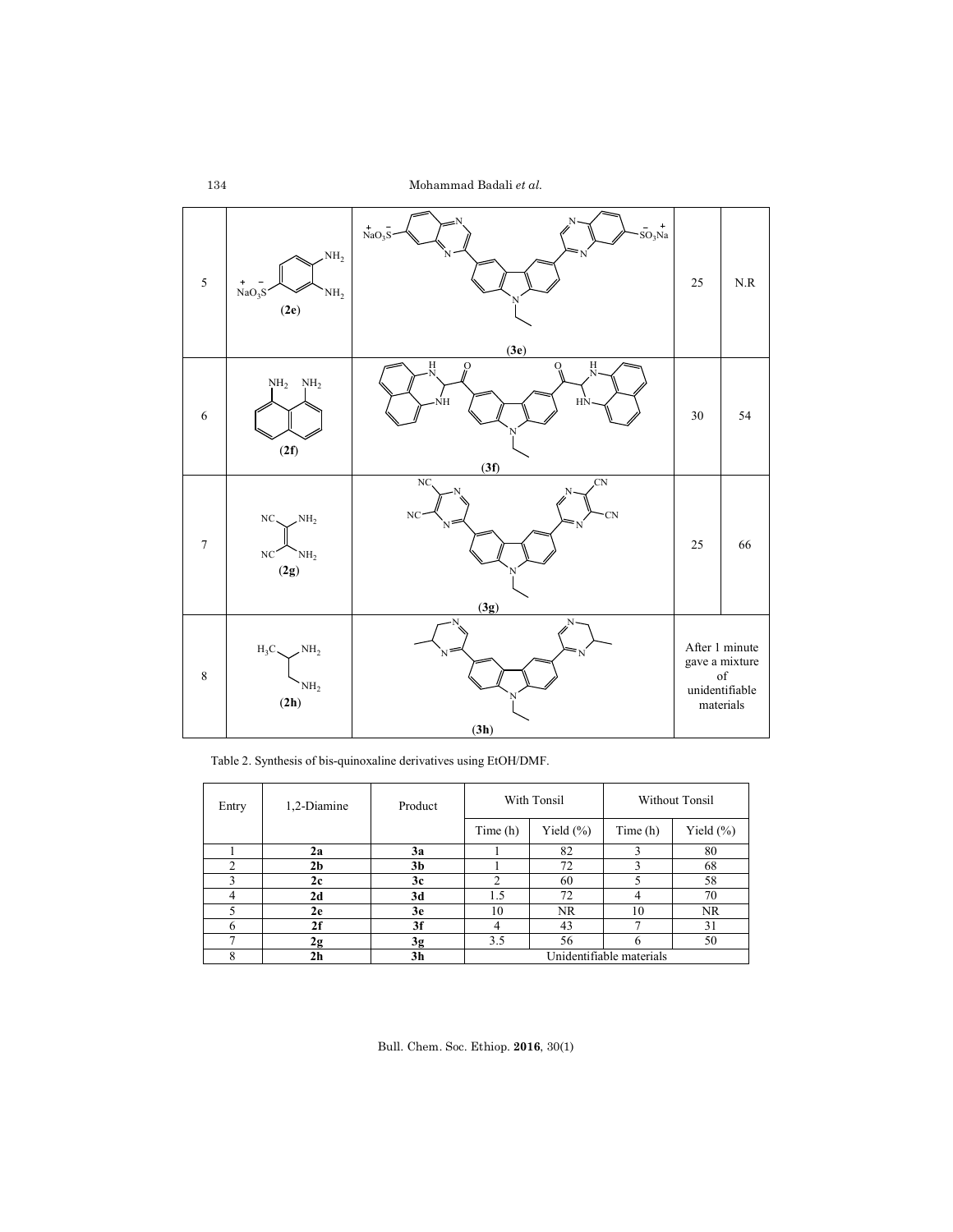#### **ACKNOWLEDGEMENT**

The authors thank Urmia University and Daana Pharmaceutical Co. for financial support.

#### **REFERENCES**

- 1. (a) Sakanta, G.; Makino, K.; Kurasawa, Y. *Heterocycles* **1998**, 27, 2481. (b) He, W.; Meyer, M.R.; Hanney, B.; Spada, A.; Blider, G.; Galzeinski, Amin, H.D.; Needle, S.; Page, K.; Jayyosi, Z.; Perrone, H. *Bioorg. Med. Chem. Lett*. **2003**, 13, 3097. (c) Kim, Y.B.; Kim, Y.H.; Park, J.Y.; Kim, S.K. *Bioorg. Med. Chem. Lett*. **2004**, 14, 541. (d) Jaso, A.; Zarranz, B.; Aldana, I.; Monge, A*. J. Med. Chem*. **2005**, 48, 2019; (e) Seitz, L.E.; Suling, W.; J. Reynolds, R.C. *J. Med. Chem.* **2002**, 45, 5604; (f) Palanaki, M.S.; Dneprovskaia, E.; Doukas, J.; Fine, R.M.; Hood, J.; Kang; Lohse, X.D.; Martin, M.; Noronha, G.; Soll, R.M.; Wrasidlo, W.; Yee, W.Sh.; Zhu, H. *J. Med. Chem.* **2007**, 50, 4279. (g) Bandyopadhayay, D.; Cruz, J.; Morales, D.L.; Arman, H.; Cuate, E.; Lee, Y.S.; Banik, B.K.; Kim, D.J*. Future Med. Chem*. **2013**, 5, 1377.
- 2. (a) Porter, A.E.A. in *Comprehensive Heterocydclic Chemistry*, Katritsky, A.R.; Rees, C.W. (Eds.), Pergamon: Oxford; **1984**; p 157. (b) Woo, G.H.C.; Snyder, J.K.; Wan, Z.K*. Prog. Heterocycl. Chem.* **2002**, 14, 279.
- 3. (a) Brown, D.J. *Quinoxalines: Supplement II.* in *Chemistry of Heterocyclic Compounds*: Taylor, E.C.; Wipf, P. (Eds.), John Wiley and Sons: New Jersey; **2004**. (b) Khalafy, J.; Poursattar Marjani, A.; Haghipour, M. *Curr. Chem. Lett.* **2013**, 2, 21.
- 4. (a) Bhosale, R.S.; Sarda, S.R.; Ardhapure, S.S.; Jadhav, W.N.; Bhusare, S.R.; Pawar, R.P. *Tetrahedron Lett.* **2005**, 46, 7183. (b) Nagarapu, L.; Palem, J.D.; Reddy Aruva, R.K.; Bantu, R. *Org. Chem. Curr. Res.* **2014**, 54, 001.
- 5. Shaabani, A.; Maleki, A*. Chinese J. Chem.* **2007**, 25, 818.
- 6. Huang, T.; Wang, R.; Shi, L.; Lu, X. *Catal. Commun*. **2008**, 9, 1143.
- 7. (a) Hasaninejad, A.; Zare, A.; Mohammadizadeh, M.R.; Karami, Z*. J. Iran. Chem. Soc.* **2009**, 6, 153. (b) Meshram, H.M.; Kumar, S.; Ramesh, G.; Chennakesava, B.; Reddy, B*. Tetrahedron Lett*. **2010**, 51, 2580. (c) Jasouri, S.; Khalafy, J.; Badali, M.; Prager, R.H*. S. Afr. J. Chem.,* **2011**, 64, 105.
- 8. Shaabani, A.; Rezayan, A. H.; Bahnam, M.; Heidary, C.R*. Chimie* **2009**, 12, 1249.
- 9. Hasaninejad, A.; Zare, A.; Shekouhy, M.; Moosavi-Zare, A*. E. J. Chem.* **2009**, 6, 247.
- 10. Dunach, A. E.; *Tetrahedron Lett.* **2002**, 43, 3971.
- 11. Das, B.; Venkateswarlu, Suneel, K.; Majihi, K.A. *Tetrahedron Lett.* **2007**, 48, 5371.
- 12. (a) Pan, F.; Chen, M.T. ; Cao, J.J.; Zou, J.P.; Zhang, W. *Tetrahedron Lett.* **2012**, 53, 2508. (b) Sithambaram, S.; Ding, Y.; Li, W.; Shen, X.; Gaenzler, F.; Suiib, S. L*. Green Chem*. **2008**, 10, 1029. (c) Dang, G.H.; Vu, Y.T.H.; Dong, Q.A.; Le, D.T.; Truong, T.; Phan, N.T. S*. Appl. Catal. A: General* **2015**, 491, 189. (d) Alamdari, M.H. *Bull. Chem. Soc. Ethiop.*  **2013**, 27, 475. (e) Chao, L.; Tao, G.; Xin, Z.; Chun, W.; Jing-Jun, M.; Hong-Jing, H*. Bull. Chem. Soc. Ethiop*. **2011**, 25, 455.
- 13. Rimaz, M.; Khalafy, J.; Noroozi Pesyan, N.; Prager, R.H*. Aust. J. Chem.* **2010**, 63, 507.
- 14. Rimaz, M; Khalafy. J*. Arkivoc* **2010**, 2, 110.
- 15. Rimaz, M.; Khalafy, J.; Najafi Moghadam, P*. Aust. J. Chem*. **2010**, 63, 1396.
- 16. Khalafy, J.; Rimaz, M.; Panahi, L.; Rabiei, H*. Bull. Korean Chem. Soc.* **2011**, 32, 2428.
- 17. Khalafy, J.; Rimaz, M.; Ezzati, M*. Bull. Korean Chem. Soc*. **2012**, 33, 2890.
- 18. Khalafy, J.; Rimaz, M. Farajzadeh, S.; Ezzati, M. *S. Afr. J. Chem.* **2013**, 66, 179.
- 19. Badali, M.; Khalafy, J*. Med. J. Chem.* **2015**, 4, 81.
- 20. Singh, V.; Sapehiyia, V.; Srivastava, V.S. *Catal. Cosmmun.* **2006**, 7, 571.
- 21. Kawabata, T.; Fujisaki, N.; Shishido, T.; Nomura, K.; Sano, T.; Takehira, K. *J. Mol. Catal. A: Chem.* **2006**, 253, 279.

Bull. Chem. Soc. Ethiop. **2016**, 30(1)